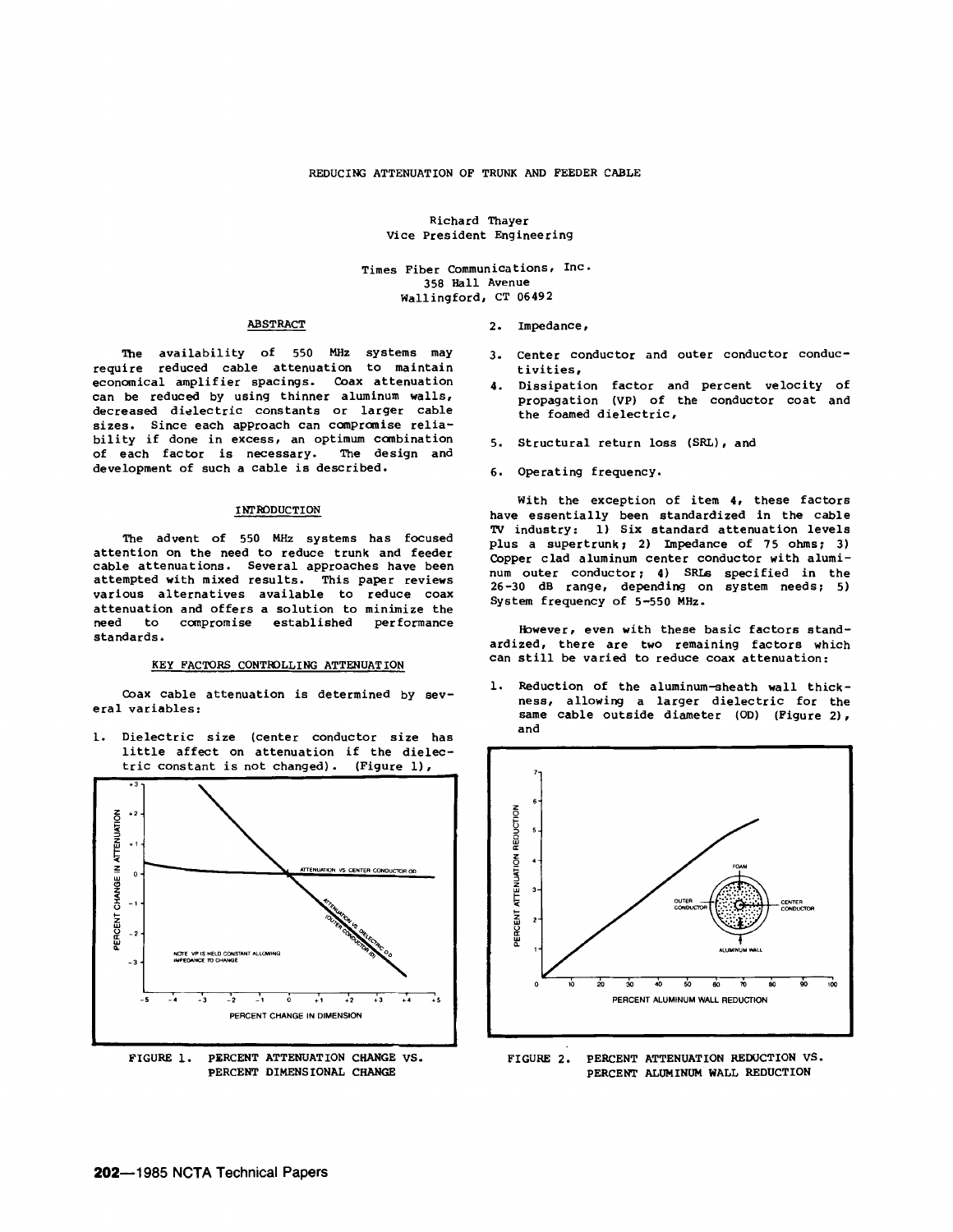2. Increased VP and reduced loss factor for the dielectric system (foam and center conductor coat) (Figure 3) •

## REDUCED ALUMINUM-SHEATH WALL THICKNESS

Reducing the thickness of the aluminum-sheath wall accomplishes two goals: a modest improvement in attenuation and a reduction in product cost if the sheath is thinned sufficiently. Figure 2 indicates the substantial aluminum wall reduction necessary for a given attenuation improvement.

The aluminum-sheath wall thicknesses currently in use for seamless products, as opposed to welded, have been standardized for all suppliers and have stood the test of time in both aerial and underground applications. The standard wall thicknesses (Table 1) are approximately 5 percent



FIGURE 3. PERCENT ATTENUATION CHANGE VS. PERCENT VP

of the aluminum OD. Sane of the welded reduced wall cables offer ratios as low as 2 percent of the aluminum OD.

Reducing aluminum-sheath walls approached with caution to avoid the following potential problems: must be

- 1. Increased sheath resistance (Figure 4) associated with grounding and powering problems,
- 2. Mechanical integrity as compared to full wall seamless,
- 3. Reduced corrosion life caused by a significant reduction in aluminum thickness and mass, and
- 4. Problems with coring and connector installation, including aluminum splitting near the



FIGURE 4. PERCENT RESISTANCE INCREASE VS. PERCENT ALUMINUM WALL REDUCTION

TABLE 1. WALL THICKNESS FOR STANDARD, THIN, AND ULTRA THIN CABLES

| Standard<br>Size | Standard<br>Seamless<br>Wall | Fused<br>Disc<br>Size | Thin<br>Welded<br>Wall | QR<br>Size | Ultra<br>Thin<br>Welded<br>Wall | New 90%<br>VP Low<br>Loss Size | Reduced<br>Seamless<br>Wall |
|------------------|------------------------------|-----------------------|------------------------|------------|---------------------------------|--------------------------------|-----------------------------|
| 0.412            | 0.025                        | 0.440                 | 0.020                  |            |                                 |                                |                             |
| 0.500            | 0.025                        | 0.500                 | 0.020                  | 0.500      | 0.012                           | 0.480                          | 0.021                       |
| 0.625            | 0.031                        | 0.650                 | 0.022                  |            |                                 | 0.565                          | 0.023                       |
| 0.750            | 0.036                        | 0.750                 | 0.025                  |            |                                 | 0.710                          | 0.027                       |
| 0.875            | 0.039                        |                       |                        | 0,860      | 0.016                           | 0.840                          | 0.030                       |
| 1.000            | 0.055                        | 1.000                 | 0.033                  | 1.125      | 0.021                           | 1.160                          | 0.040                       |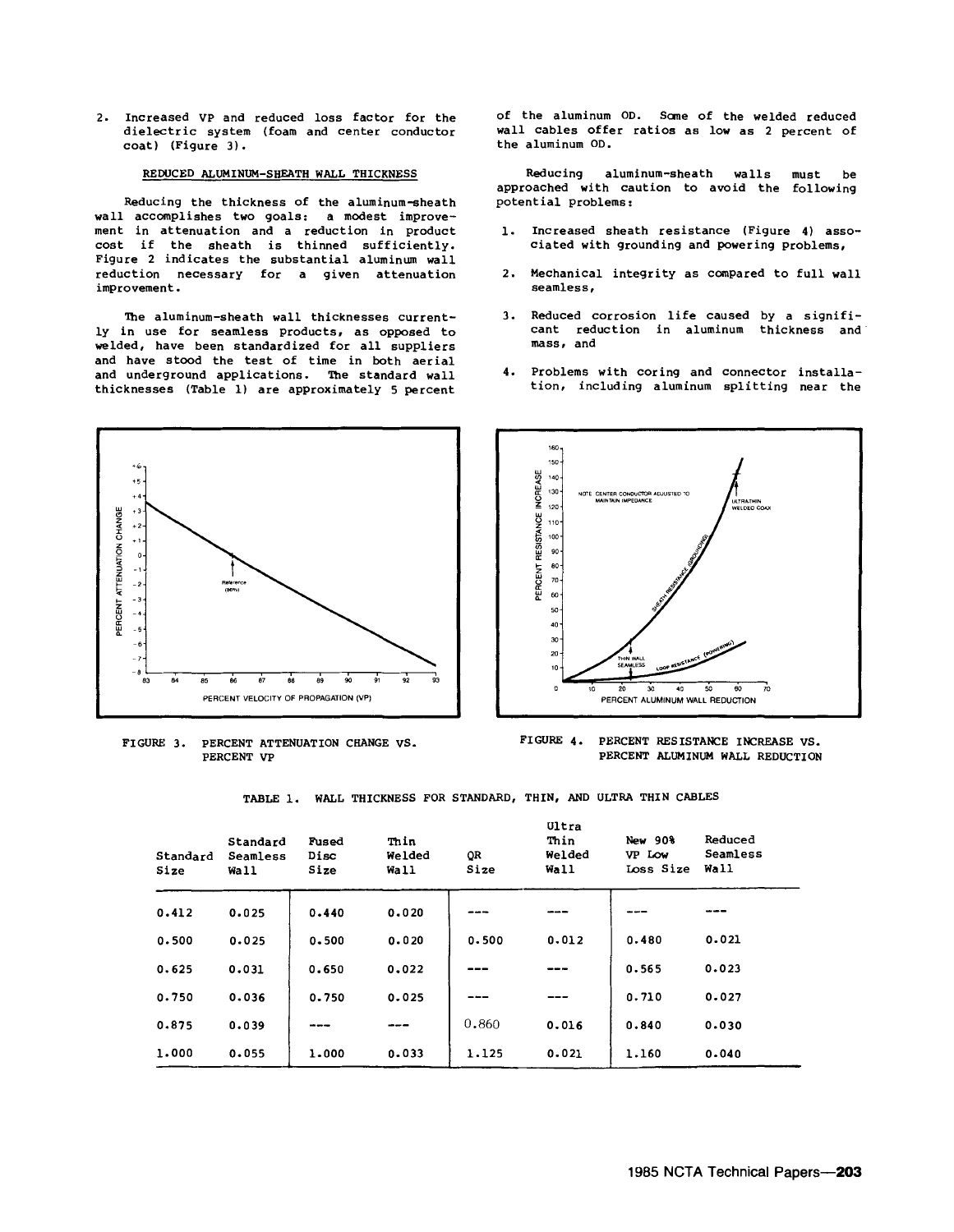connector after fatigue aging, field, abuse, temperature induced expansion/contraction, and servicing of amplifiers.

When attempting to reduce aluminum walls more than 15 to 25 percent, the unavailability of the required seamless aluminum dictates that the manufacturer resort to welded aluminum. Since the aluminum tape is substantially more expensive per pound than seamless aluminum, far thinner walls (as much as 60 percent thinner) are required to achieve an economic construction.

Most cable users prefer extruded seamless aluminum to welded aluminum tape. The full wall seamless product is felt to be inherently superior in terms of freedom from micro-pinholes and splits, and long-term corrosion resistance.

If the aluminum wall reduction from the standard thickness is kept to a modest 15 to 25 percent, economic and reliable seamless tubing can be used without having to resort to welded aluminum or excessively thinned aluminum walls.

#### LOWER LOSS DIELECTRICS

The two basic dielectrics being used in the cable TV industry are gas injected foamed polyethylene and spaced-disc air dielectric.

Spaced-disc air dielectric cable offers the highest VP at 93 percent compared to VP values of 85 to 88 percent which are typical of foamed dielectrics. Cable users have preferred the foamed dielectric cables because of their historical advantages in handling, moisture resistance and the availability of these cables with seamless aluminum.

In order to increase the VP and reduce the loss incurred by foamed dielectrics, the foam density must be reduced below current levels. At a typical foam density of 0.28 g/cc with an 86 percentVP, the dielectric is 70 percent air as compared to solid polyethylene at a density of 0.93 g/cc. In order to increase the VP to 90 percent, foam densities will have to be reduced down to approximately 0.18 g/cc (81 percent air) which is 36 percent lower than the already enhanced foams currently available.

Most manufacturers have experimented with these lower foam densities and abandoned their efforts because of several inherent problems:

- 1. Foam Softness As the foam density is reduced, the effective hardness is also reduced, degrading cable handling characteristics.
- 2. Foam Integrity Reducing foam density means increasing the volume of injected gas. Beyond a certain point, the foam density may remain essentially the same with the excess gas forming continuous pockets, voids, and open cells. These undesirable internal voids

may lead to erroneous low flotation density measurements, even though the basic closed cell foam may actually be at higher densities. The objective is to achieve reduced<br>foam densities without compromising the foam densities without compromising integrity of the foam structure.

Currently available foams are much harder than those that were introduced in the 1980 to 1982 period as manufacturers have developed the ability to utilize higher proportions of High Density Polyethylene (HDPE) as opposed to Low Density Polyethylene (LDPE) • 'Ib complicate the situation even further for foam development engineers, design engineers require that even more HDPE must be used for the lower density foams to offset the inherent reduction in hardness that occurs.

## CENTER CONDUCTOR COATING

One of the obstacles to achieving increased dielectric VP is the existence of a solid 66 percent VP polyethylene layer directly over the conductor. 'Ihe proximity of this layer next to the conductor increases its influence on the overall dielectric VP. Typical coatings (Figure 5), from 0.004 to 0.010 thick, may degrade the overall VP by as much as 1.3 to 2.8 percent.

Although the center conductor coating should be as thin as possible to minimize attenuation, it cannot be eliminated entirely because it performs several key functions:

- 1. Provides corrosion and moisture protection for the conductor, ingress
- 2. Acts as an interface to uniformly bond the foamed dielectric to the conductor, preventing moisture leakage into the foam at this critical point,



FIGURE 5. REDUCTION IN NET VP VS. CONDUCTOR **COATING**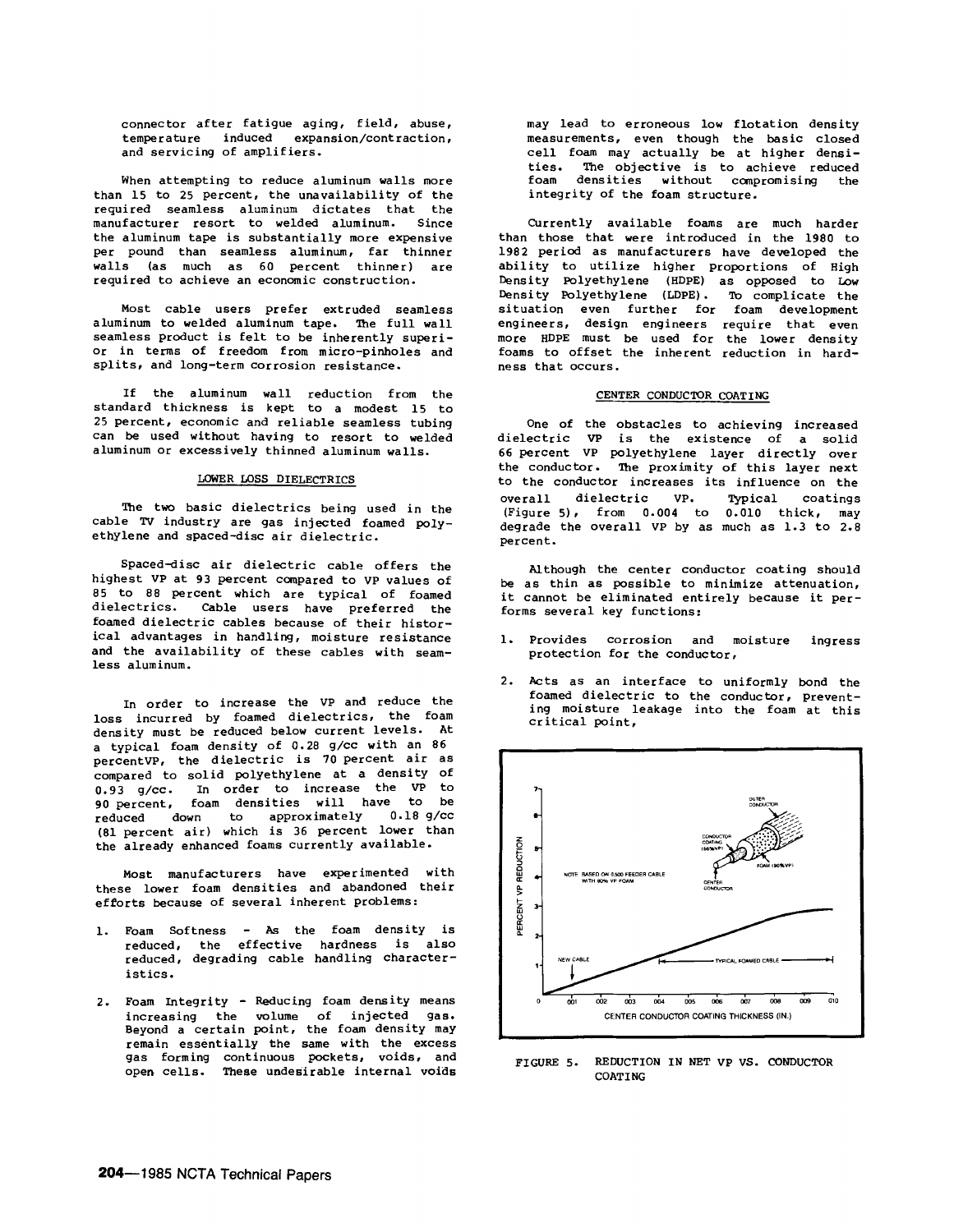- 3. Provides a controlled adhesion level to allow removal of the layer during connector installation, and
- 4. Helps in overall foam cell formation by anchoring the dielectric during the expansion process.

The coating can be applied by a variety of processes including dip coating, extrusion, electrostatic powder deposition, and chemical dip coating. Whichever is used, minimizing the coating thickness without compromising its basic function is needed to effectively reduce attenuation.

#### CAN THE FOAM DENSITY BE RELIABLY REDUCED?

In order to achieve 90 percent VP foam densities, an in-depth analysis must be made of all foaming parameters. Experimentation has shown that substantial improvements in the foaming process can be made if each of the basic components is optimized.

The key elements of foaming and their characteristics include:

- 1. POLYETHYLENE RESIN FORMULA Compatibility of resins used (LOPE, LLDPE, MOPE, and HOPE), densities, molecular weight distributions, melt points, melt index, purity, and consistency.
- 2. EXTRUSION SCREW DESIGN Shear rates, residence time, outputs, rpm, flow uniformity, temperature uniformity, mixing capabilities, and required temperature profiles.
- 3. SELECTION OF INJECTION GAS Expansion pressure vs. temperature, plastic permeability, thermal flow, and injection characteristics.
- 4. FOAM NUCLEATING AGENTS Particle sizes, decomposition products, inert vs. active, temperature activation profile, dispersive properties, and effect on dielectric loss.
- 5. EXTRUSION ADDITIVES Lubricants, antioxidants, cell formation promoters, and property enhancers.
- 6. EXTRUSION TIP AND DIE TOOLING Expansion ratios, pressures, and flow properties.

## RESULTS OF FOAMING STUDY

Selection of the optimum combination of all these related variables is obviously a very complex and time-consuming process, especially considering the additional variables of extruder size and equipment variations. Such a program was implemented at Times Fiber Communications with successful results. A specific combination

of the above parameters was determined which yielded a 90 percent VP foam with a high HOPE content, along with the required cell formation integrity to Provide moisture resistance.

## ENHANCING CABLE HANDLING CHARACTERISTICS

Even though the 90 percent VP dielectric exhibited surprising hardness in view of its significant reduction in foam density, it was not as hard as a standard density foam. As a result, further design enhancements to provide the exceptional handling characteristics that are required in the field were added:

- 1. BONDED DIELECTRIC The dielectric was bonded to the aluminum to provide enhanced handling in addition to core pull-out protection during temperature extremes. A modified adhesive formula has been used to facilitate coring in preparation for connector installation.
- 2. BONDED JACKET The jacket is bonded to the aluminum to further enhance handling and increase corrosion protection. The bonding agent is controlled so that no adhesive residue can be left on the aluminum surface and excessive removal forces are inherently avoided.

To improve cable handling characteristics, the cable must be made more resistant to the formation of wrinkles, ripples, and kinks. Typical tests to confirm improved performance include minimum bend radius, reverse bend testing, and expansion loop cycling.

Close study of an aluminum wrinkle usually reveals a section where the aluminum has been indented into the dielectric and an adjoining section where the aluminum has pulled away from the dielectric. In order to improve resistance to wrinkling, both of these tendencies must be resisted. The actual cable mechanics which explains how handling is improved from a hard dielectric, tough jacket, and bonding of both, is as follows:

- 1. Inward Wrinkling The dielectric hardness must provide basic indent resistance. A bonded jacket assists further by inhibiting the indent portion of the wrinkle by attempting to "hold it back."
- 2. Outward Wrinkle The dielectric bond is more critical than the hardness here, holding the aluminum in a cylindrical form and preventing it from "moving away." The jacket assists by acting as a tough barrier to the outward movement of the wrinkle. In addition, it also helps to distribute the stress of the bend, further protecting against wrinkling.

By using a reasonably hard dielectric which